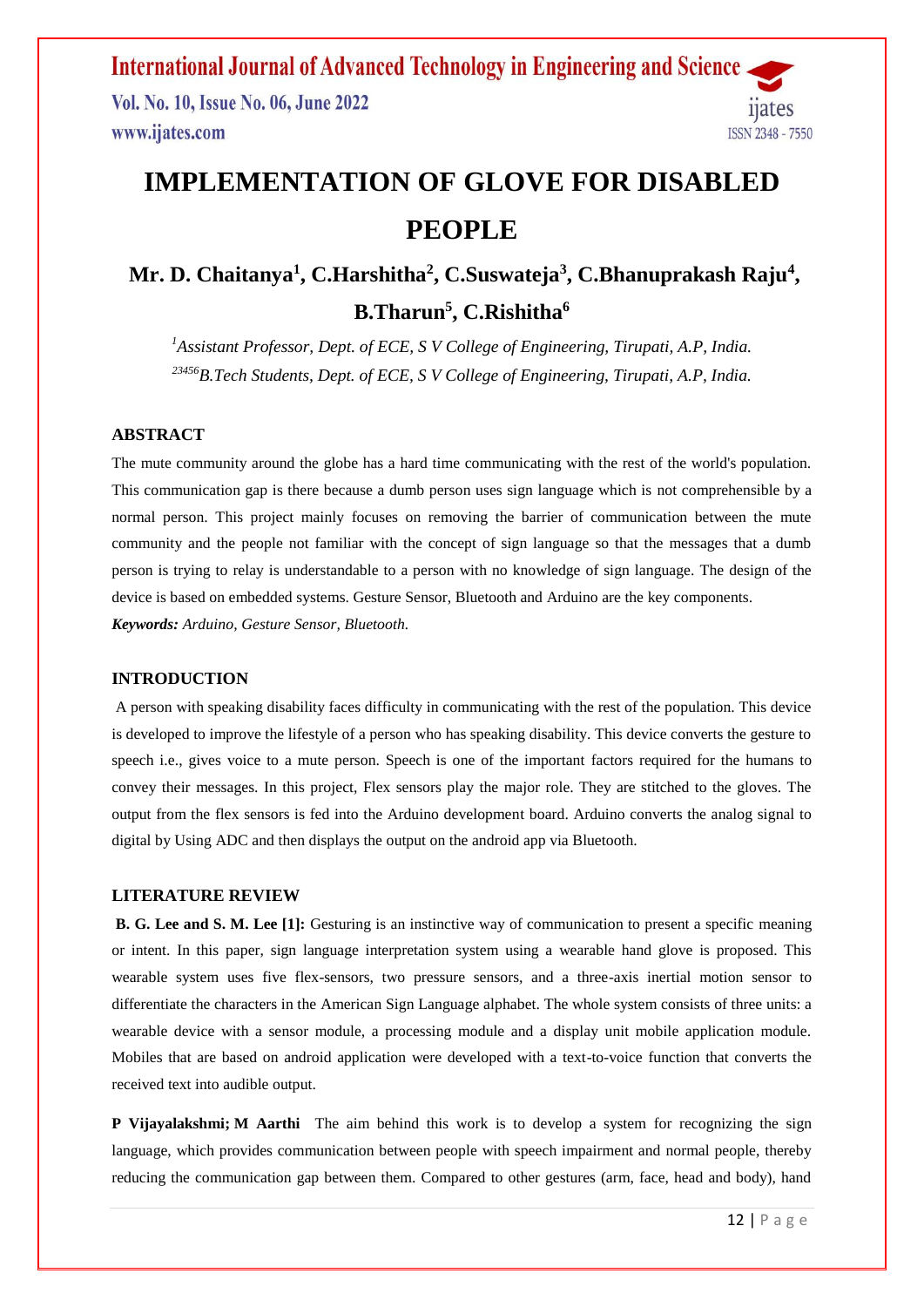### **International Journal of Advanced Technology in Engineering and Science** Vol. No. 10, Issue No. 06, June 2022 uates www.ijates.com ISSN 2348 - 7550

gesture plays an important role, as it expresses the user's views in less time. In the current work flex sensorbased gesture recognition module is developed to recognize English alphabets and few words and a Text-to-Speech synthesizer based on HMM is built to convert the corresponding text.

**[Jinsu Kunjumon;](https://ieeexplore.ieee.org/author/37087501497) [Rajesh Kannan Megalingam](https://ieeexplore.ieee.org/author/37394324100)** The proposed system will recognize Indian Sign language and convert it into speech and text in 2 languages English and Malayalam and display it on Android phone.

**T. Shanableh** for recognizing isolated Arabic sign language gestures in a user independent mode. In this method the signers wore gloves to simplify the process of segmenting out the hands of the signer via colour segmentation. The effectiveness of the proposed user-independent feature extraction scheme was assessed by two different classification techniques; namely, K-NN and polynomial networks. Many researchers utilized special devices to recognize the Sign Language.

### **EXISTING METHOD**

Two traditional ways of communication between deaf person and hearing individuals who do not know sign language exist through interpreters or text writing. The interpreters are very expensive for daily conversations and their involvement will result in a loss of privacy and independence of a dumb person. Thus, a low-cost, more efficient way of enabling.

#### **DISADVANTAGES**

- 1. Only writing on notes can convey the messages.
- 2. No automatic sensing of gestures.
- 3. Uncomfortable to understand if the other people don't know the Sign Language.

#### **PROPOSED METHOD**

In this proposed system flex sensor is implemented to capture the hand gestures of a user. The flex sensors output a stream of data that varies with degree of bend. Five bend sensors are placed on a glove, four for the fingers and one for the thumb. These sensors measure the bend in the fingers and thumb and palm and according to the bend angle value the Arduino Nano microcontroller understands which set of value represent which symbol and transfer the appropriate outcome value to the Android app via Bluetooth which displays and speaks the symbol generated.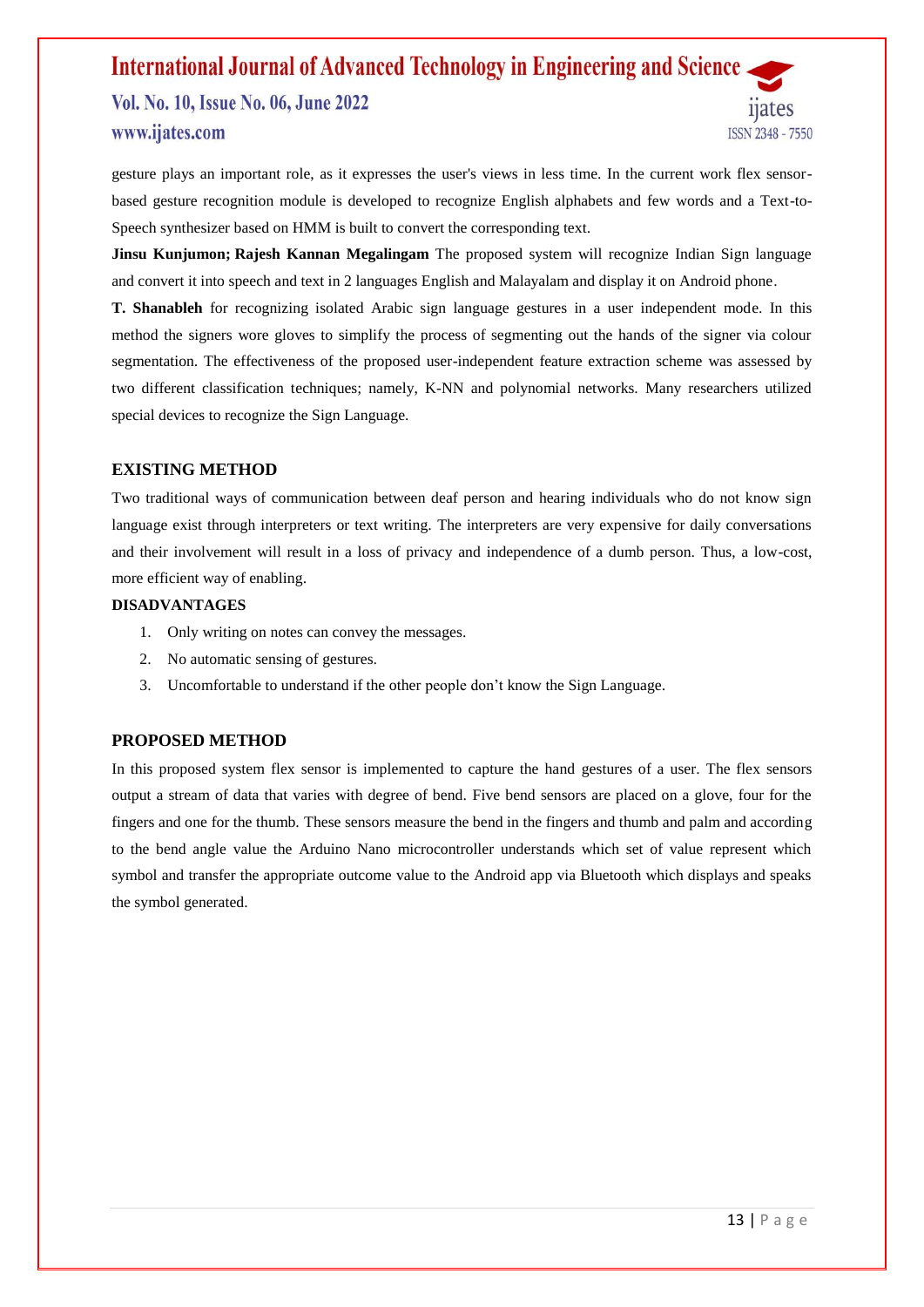

**Fig 1**: Flow diagram

## **METHODS OR TECHNIQUES USED**

In this we are using Arduino and flex sensors. The flex sensors are connected to the glove and based on the gesture the flex sensors sends the data to the arduino and arduino process the data and sends to the bluetooth and then displays the output on the android app.

**SIMULATION RESULT INPUT1:**



**Fig 2:** Holded the last finger of left glove

When we bend the last flex sensor i.e., flex sensor 5 it detect the maximum range of the flex sensor and produces the output.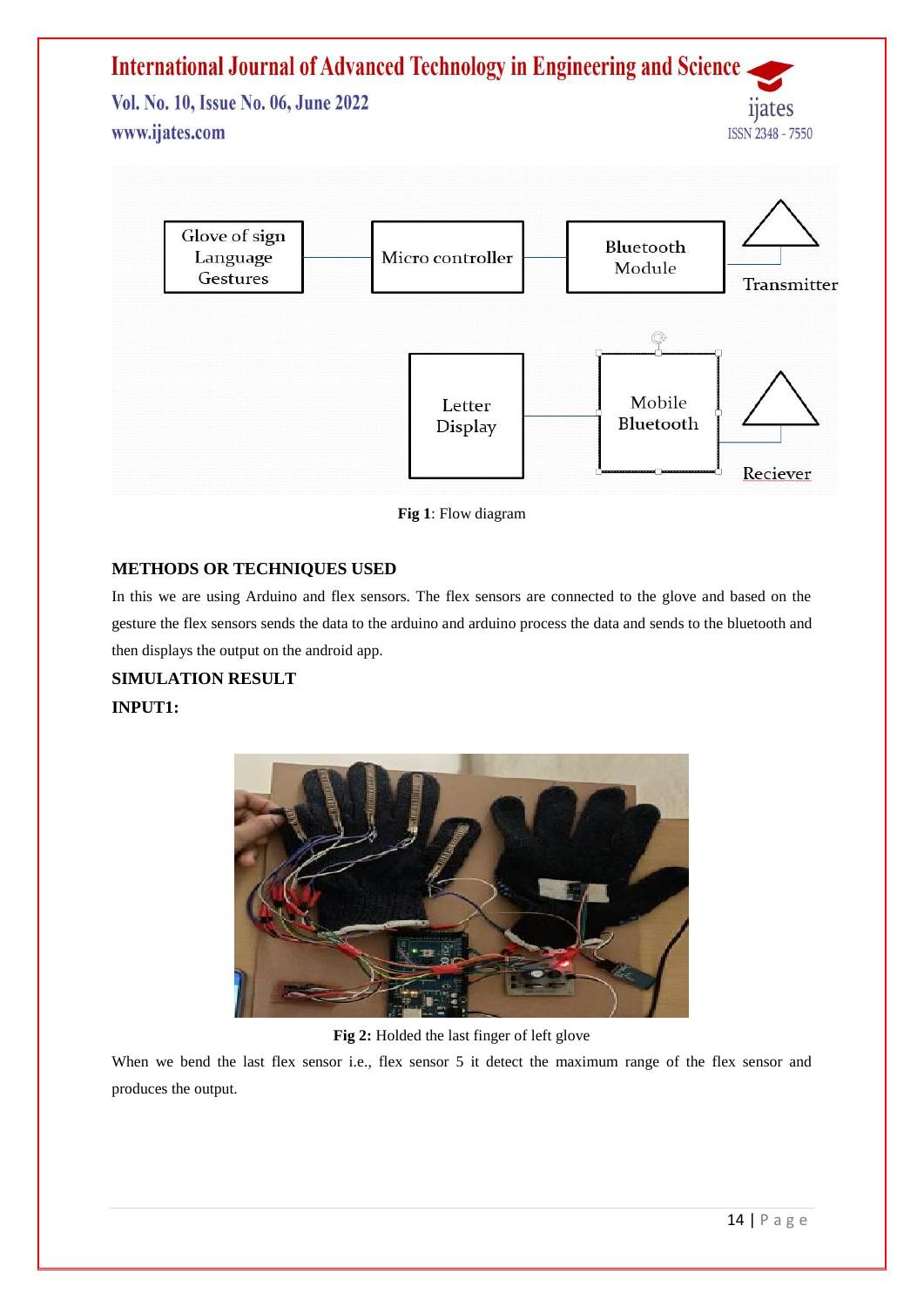**International Journal of Advanced Technology in Engineering and Science** Vol. No. 10, Issue No. 06, June 2022 www.ijates.com ISSN 2348 - 7550

## **OUTPUT1:**



**Fig 3:** Output bye is displayed in the android app when we bend the last flex sensor

## **INPUT2:**



**Fig 4:** Moved the right glove towards down

When we move the glove down the memssensor detect the glove in the negative y direction and displays the output which should be displayed when moved towards negative y direction

## **OUTPUT2:**



**Fig 5:** Output bye is displayed in the android app when the memssensor is moved in negative y direction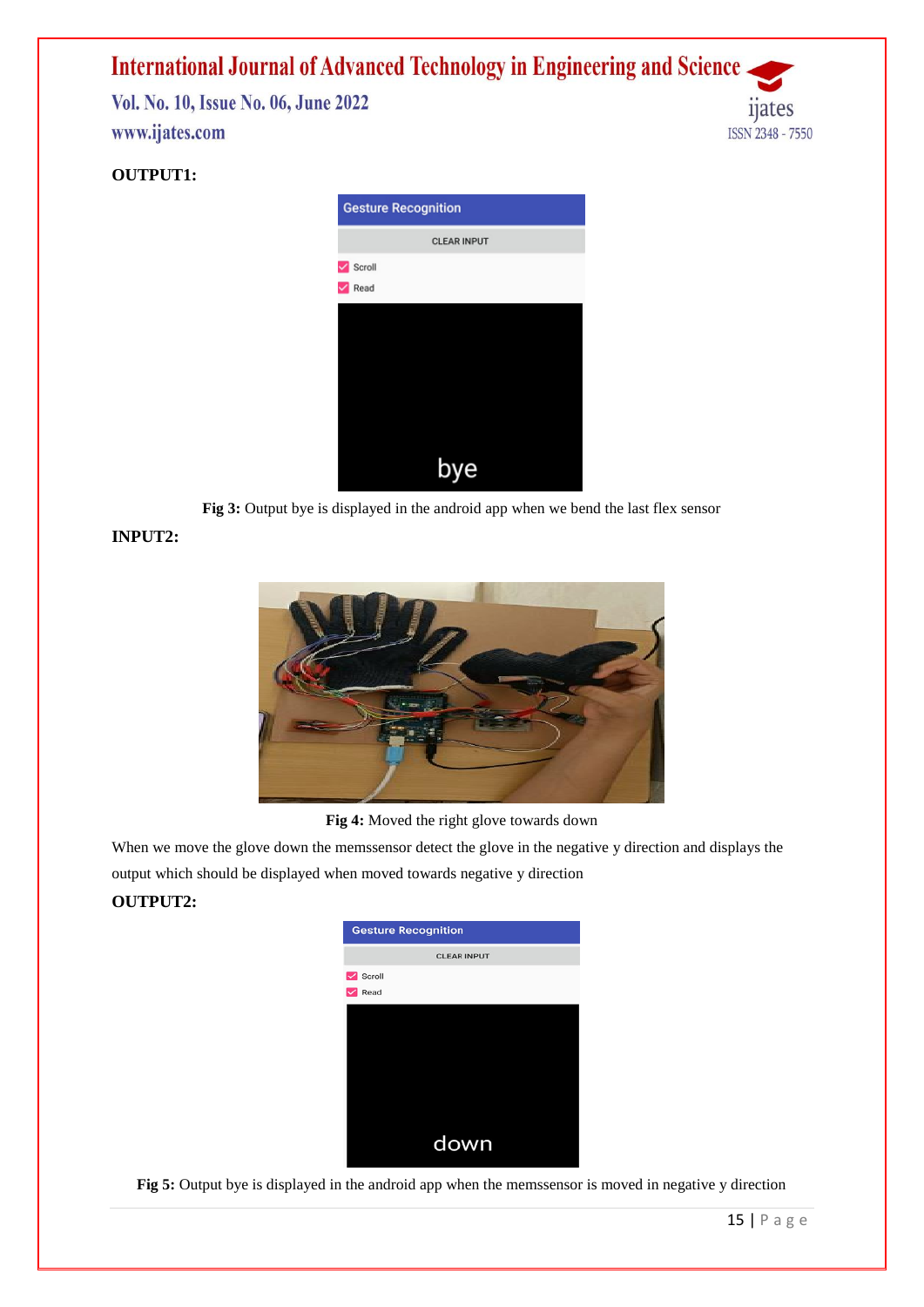## **International Journal of Advanced Technology in Engineering and Science** Vol. No. 10, Issue No. 06, June 2022 www.ijates.com



## **INPUT3:**



**Fig 6:** Holded the fourth finger of left glove

When we bend the fourth flex sensor i.e., flex sensor 4 it detect the maximum range of the flex sensor and produces the output.

## **OUTPUT3:**



Fig 7: Output bye is displayed in the android app when we bend the last flex sensor

## **ADVANTAGES**

- 1. Low-Cost Compact Systems.
- 2. Flexible To Users.
- 3. It Takes Less Power to Operate System.

## **APPLICATIONS**

- 1. Gesture Recognition and Conversion.
- 2. As A Translating Device for Mute People.